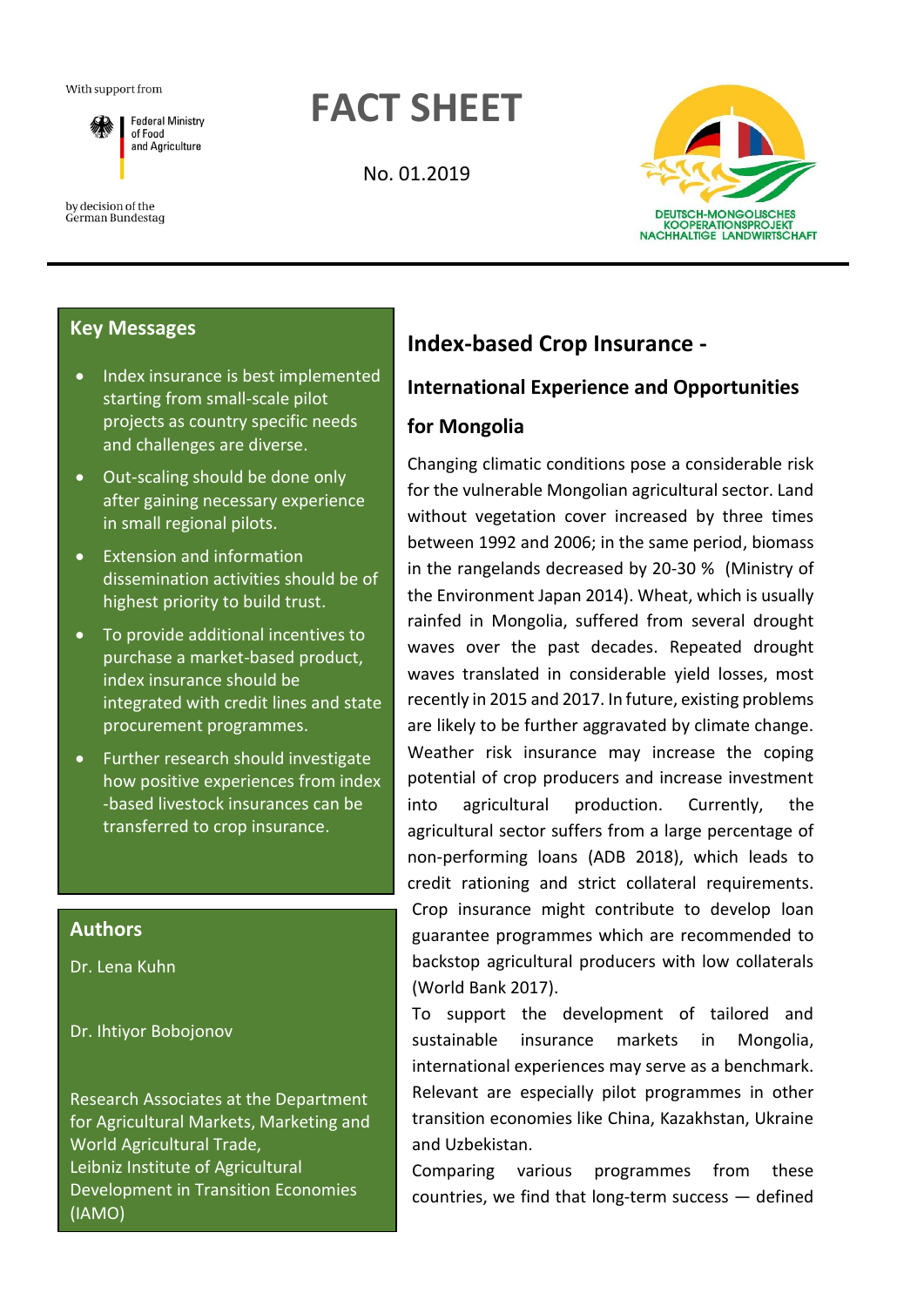2



as programmes implemented sustainably, beyond the pilot area, and in a fashion that they improve farm level risk management  $-$  does not seem to depend on the size of the initial investment, a specific index or the type of implementing agency. Instead, successful projects are often characterized by a stable cooperation of private businesses and NGOs or research organizations. Further, sustainable programmes were designed in a way that guarantees economic interests of business partners and takes into account the detailed demands of customers which should be assessed in small pilot projects or consumer studies prior to the launch of large-scale programmes. While governments often provided subsidies to compensate for farmers' low willingness to pay, their support in information dissemination and facilitating exchange between insurance agencies, banks and other stakeholders was at least as vital.

### **Recommendations**

Overall, several lessons from other developing and transition economics could be translated into suggestions towards the establishment of a crop insurance in Mongolia. Most of these issues refer to the embeddedness of the programme in national agricultural policy, coordination of interests and tasks between different stakeholders, and the setting of suitable incentives to farmers and insurance providers:

- ❖ Implementation of index insurance should be approached along small-scale pilot projects and scaled out only after gaining necessary experience with designing, distributing and servicing the product. This allows for creating a demand-based product, prevents the development of false expectations and damage of consumer trust, and provides demonstration cases for a later scaling out.
- ❖ Extension and information dissemination activities should be of highest priority. The government can facilitate discussion on implementing these activities by organizing round tables and workshops for insurance agencies, banks, input suppliers, meteorological organizations and extension agencies. This measure can improve understanding for the product among various stakeholders and increase coverage. Sole reliance on insurance companies will most likely be insufficient.
- ❖ Agricultural index insurance needs to be understood as part of the agricultural finance system and not as a standalone programme. It should be integrated with credit lines and state procurement programmes. However, insurance purchases should not be made mandatory, as programme sustainability is higher if farmers are intrinsically motivated to buy the product, for instance due to improved credit access, lower interest rates, preferential input or procurement prices.
- ❖ Any subsidization of the insurance sector or products should be planned such that financial support is not affected by budgetary fluctuations. Sudden withdrawal of government finances will likely lead to a breakdown of an established insurance market.